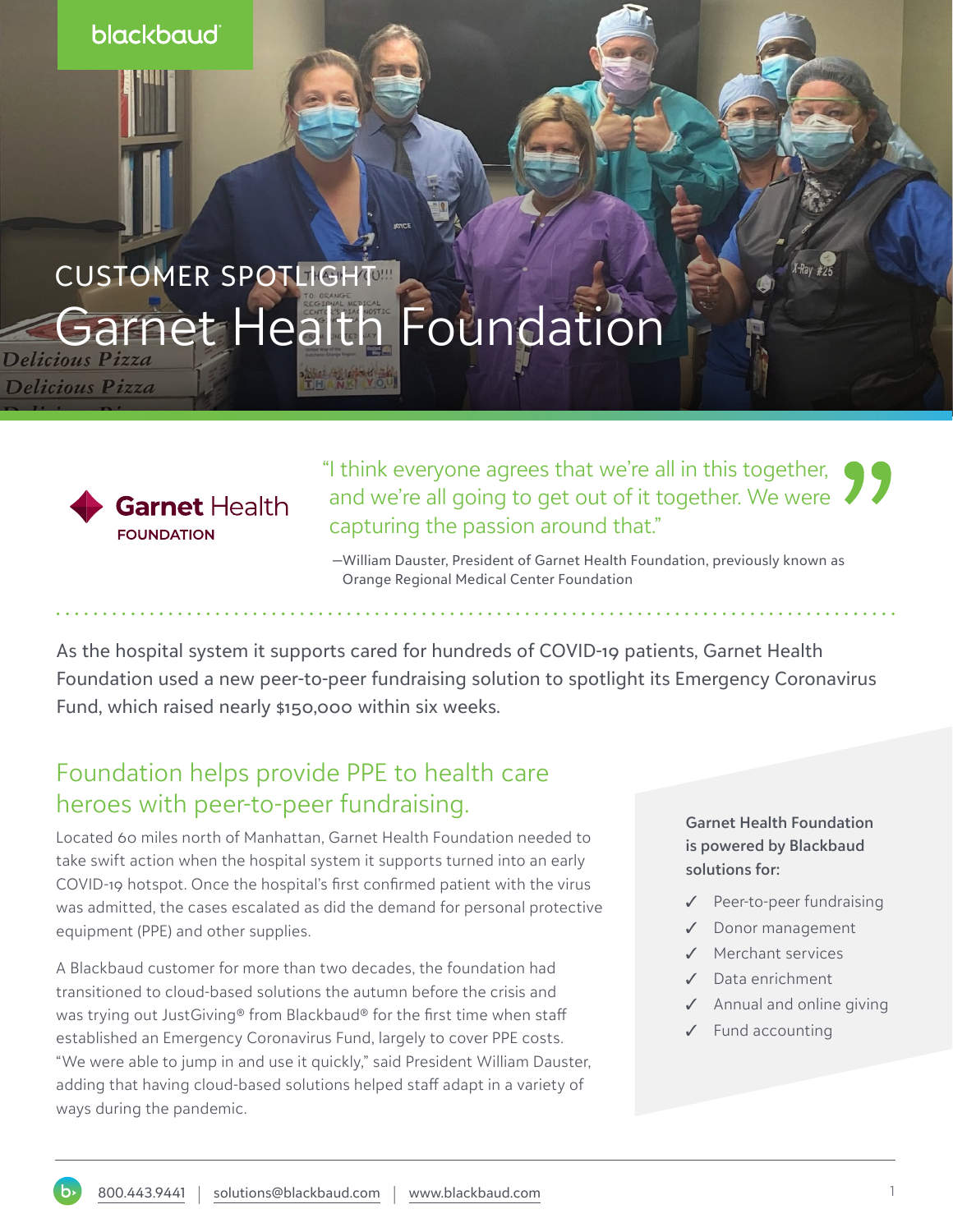



In six weeks, as the medical center discharged nearly 1,000 COVID-19 cases, the foundation tallied \$150,000 for its Emergency Coronavirus Fund.

Available at no subscription cost, JustGiving can be used by any social good organization as a stand-alone solution, though it integrates easily with other Blackbaud fundraising solutions that incorporate relationship management.

Garnet Health Foundation first directed supporters to the fund's online page through an email blast launched with Blackbaud Raiser's Edge NXT® and reinforced the messaging through social media. In less than two months, as the hospital discharged nearly 1,000 COVID-19 cases, the foundation tallied \$150,000 for its Emergency Coronavirus Fund.

With the capabilities provided by JustGiving, staff could add in offline donations to the total, while using the page to acknowledge a variety of in-kind donations, from pizza and other meals for staff, to protective masks a family made on their 3-D printer. Donors could post their inspirations for giving in their posts on the emergency fund's page and easily share with friends and families through social media.

One preschooler gave \$18 in honor of his late grandfather, who had been a longtime hospital volunteer and foundation board member, while a registered nurse shared the following as she donated \$100 for her co-workers and community: "Not all heroes wear capes. We are all being put through the truest test of our lives and making the biggest difference in our patients' lives along the way. Keep strong, the world is depending on it."

"Not all heroes wear capes. We are all being put through the truest test of our lives and making the biggest difference in our patients' lives along the way. Keep strong, the world is depending on it."

 —Posted by a nurse as she made a \$100 donation to the Emergency Coronavirus Fund